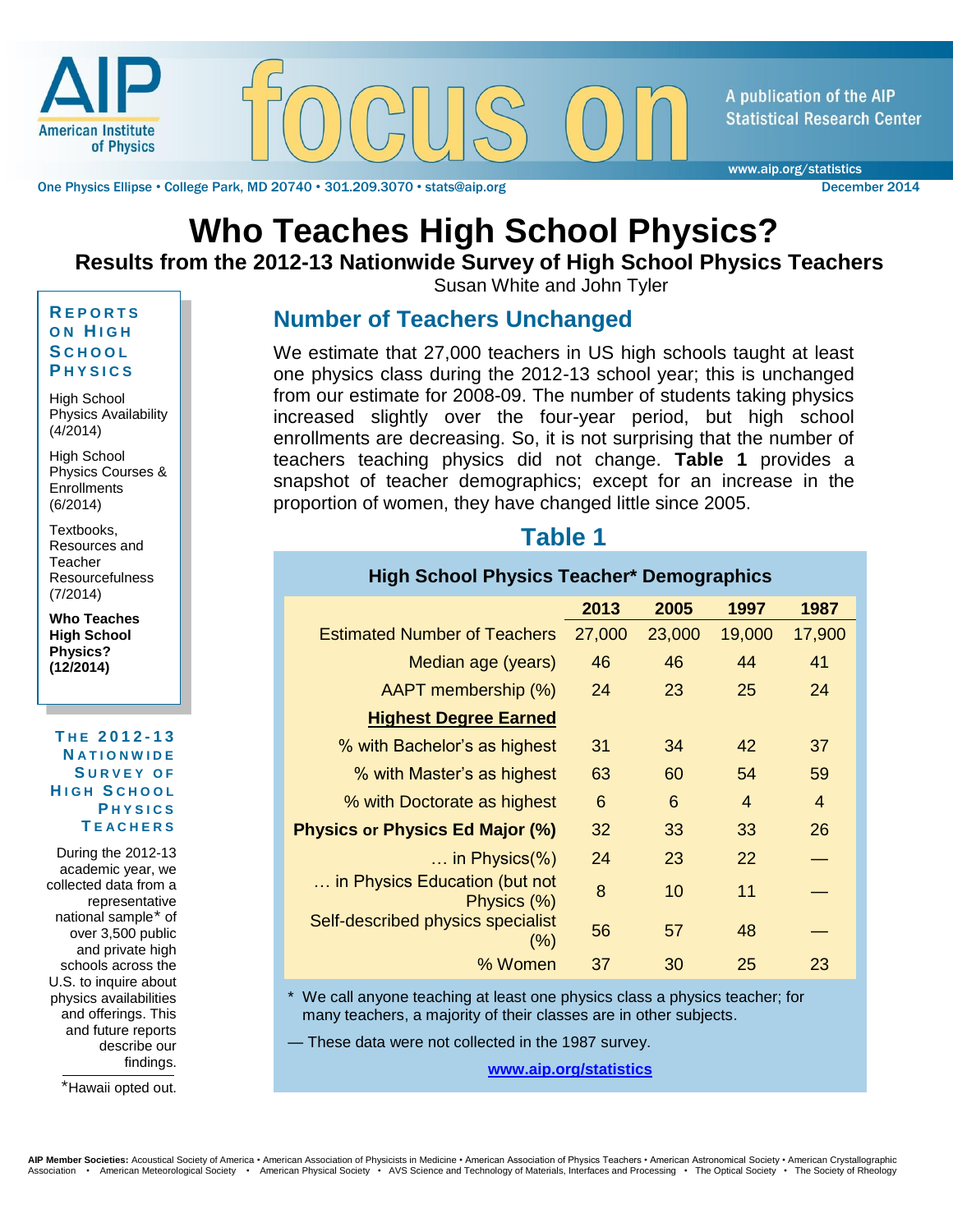#### **Teaching Loads**

We call a teacher who teaches at least one physics class a physics teacher. Data from the National Center for Education Statistics show that 96% of high school graduates in 2009 had completed a biology course, 70% had completed a chemistry course, and 36% had completed a physics course<sup>1</sup>. Since fewer students take physics than chemistry or biology, it follows that there are fewer physics classes taught than chemistry or biology classes. Therefore, most teachers who teach physics teach classes in other subjects, too. **Figure 1** presents the data for teaching loads. About one-third of the physics teachers teach only physics; four in ten teach a majority of their classes in other subjects.

**Figure 1**



The increase in the proportion of teachers teaching only physics is offset by a reduction in the proportion of teachers teaching mostly physics and an increase in the proportion of teachers sharing physics and other courses evenly. Given this shift, a larger proportion of physics students are taking physics from a teacher who teaches only physics. This shift also helps explain why more students can take physics while

*One-third of the 27,000 teachers teach only physics.*

<sup>&</sup>lt;sup>1</sup> See [http://nces.ed.gov/fastfacts/display.asp?id=97,](http://nces.ed.gov/fastfacts/display.asp?id=97) accessed November 13, 2014. Also note that the 36% figure for physics taking in 2009 is not statistically significantly different from the 37% figure we estimated for the same year.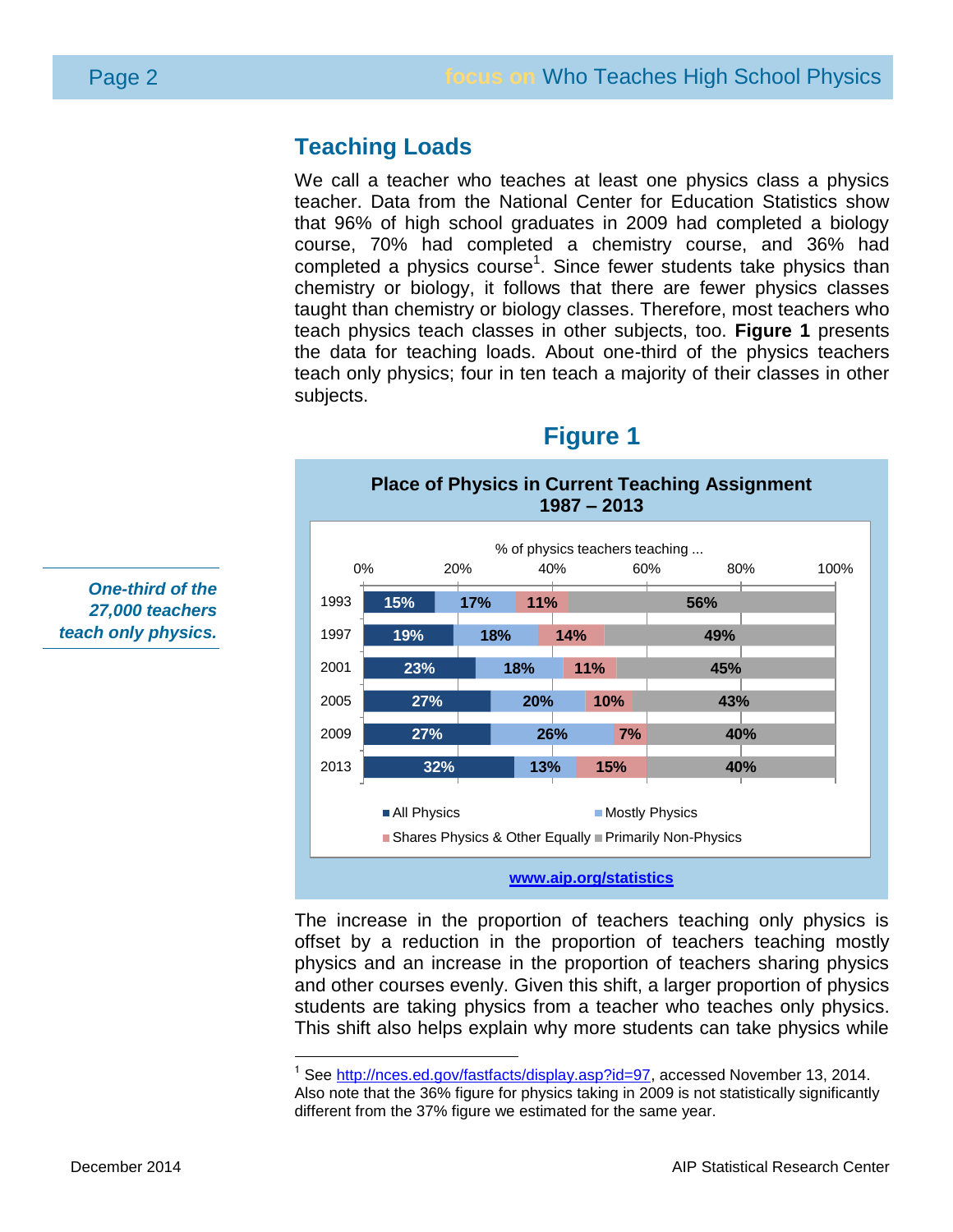#### **focus on** Who Teaches High School Physics? **Page 3** Page 3

the number of teachers is unchanged. Since the proportion who are sharing physics with other courses equally has increased, it is possible that the number of physics classes could increase without an increase in the number of teachers simply by adding another physics class or two to some of these teachers' teaching assignments, rather than hiring another teacher.

#### **Figure 2**



*While none of the changes in a specific major or minor is statistically significant, the cumulative proportion of physics teachers with a major or minor in physics or physics education appears to have declined slightly.*

**\* Teachers are counted only once, so a teacher with both a physics major and a physics education minor counts here only as a physics major. The hierarchy for counting is physics major, physics education major, physics minor, and physics education minor.**

**The error bars represent a 95% confidence interval for the proportion.**

**[www.aip.org/statistics](http://www.aip.org/statistics)**

#### **Educational Background of Physics Teachers**

Historically we have used two different approaches to examine the educational background of high school physics teachers in the US. One approach considers only degrees the teachers have earned. This approach is, in some sense, a "pre-service" education view. We also combine a teacher's education with a measure of the frequency of teaching physics relative to other classes to get an idea of the level of physics teaching experience.

Our estimates for the proportion of high school physics teachers with a major or minor in physics or physics education have not changed much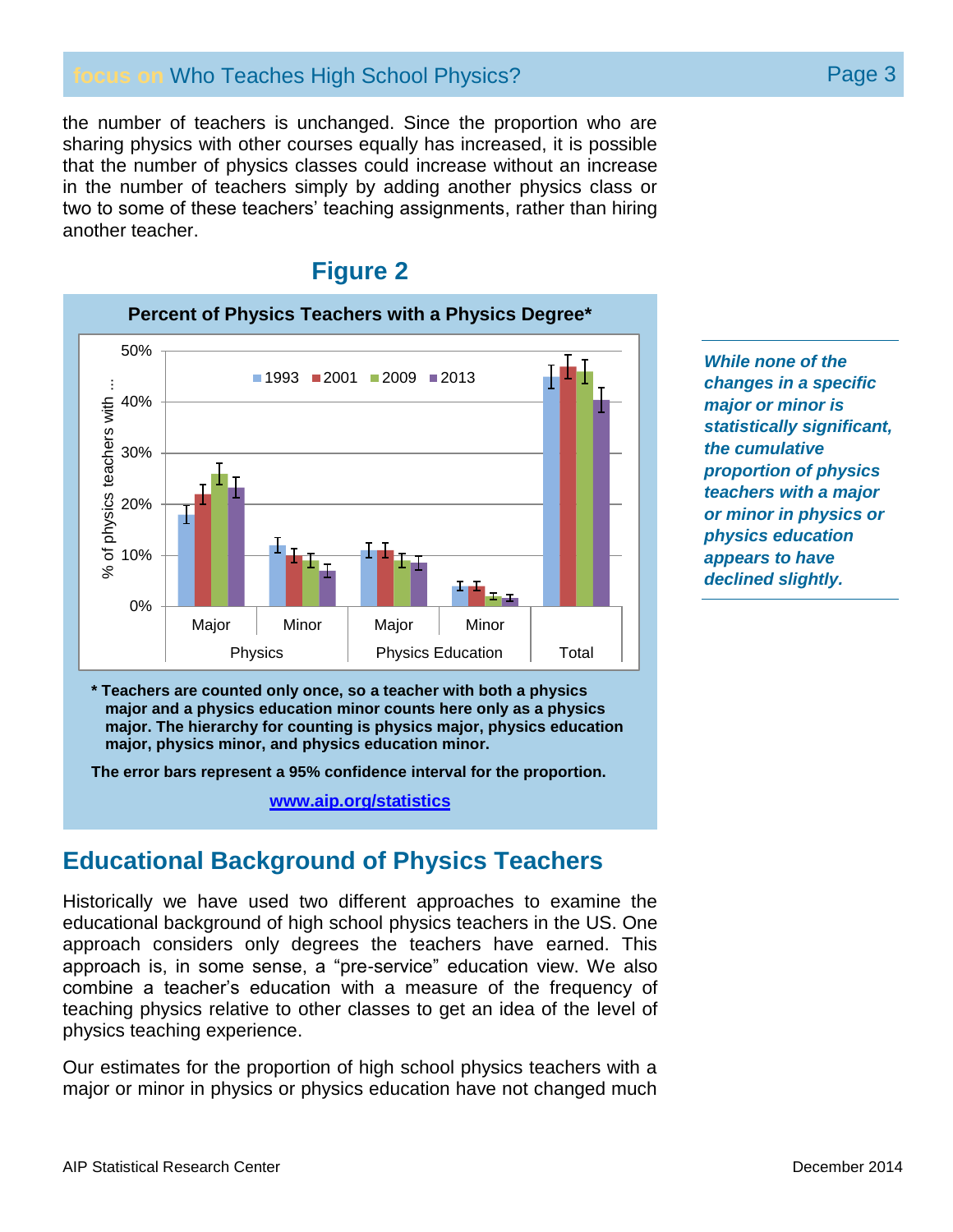since 2001. As seen in **Figure 2** (above), there has been a statistically significant decline in the total proportion of teachers with a major or minor in physics or physics education. The error bars (which indicate a 95% confidence interval for the true proporiton of teachers in each group) suggest the the slight variations within each specific major and minor are within the margin of error; however, the cumulative effect is negative overall. The decline appears to stem from a decrease in the proportion of "new" teachers – those in their first four years of teaching at the high school level – with a major or minor in physics or physics education. There is some good news along with the bad; our data seem to indicate that a "new" teacher with a degree in physics is more likely to be assigned to teach more physics than in the past. (See the discussion of Figure 4 on pages 5 and 6.)

**Type of Teacher Teaching High School Physics, 2013 [www.aip.org/statistics](http://www.aip.org/statistics) Specialist, 25% Career, 41% Occasional, 16% Apprentice, 5% Newcomer, 13%**

#### **Figure 3**

Our "in-service" look at the composition of physics teachers considers how long a teacher has been teaching in a high school, how often he or she has taught physics relative to other courses, and the academic disciplines in which the teacher holds a degree. For teachers who have been teaching high school at least five years, we classify them into three groups:

- **Specialists** have taught at the high school level for at least five years, have taught physics in at least half of that time, and have a major in physics or physics education.
- **Career Teachers** have taught at the high school level for at least five years and have taught physics in at least half of that time.

*Specialists and Apprentice Teachers have degrees in physics or physics education. Some experienced high school teachers with physics degrees fall into the Occasional Teacher category because they have not taught physics in at least half of their years of teaching in high school.*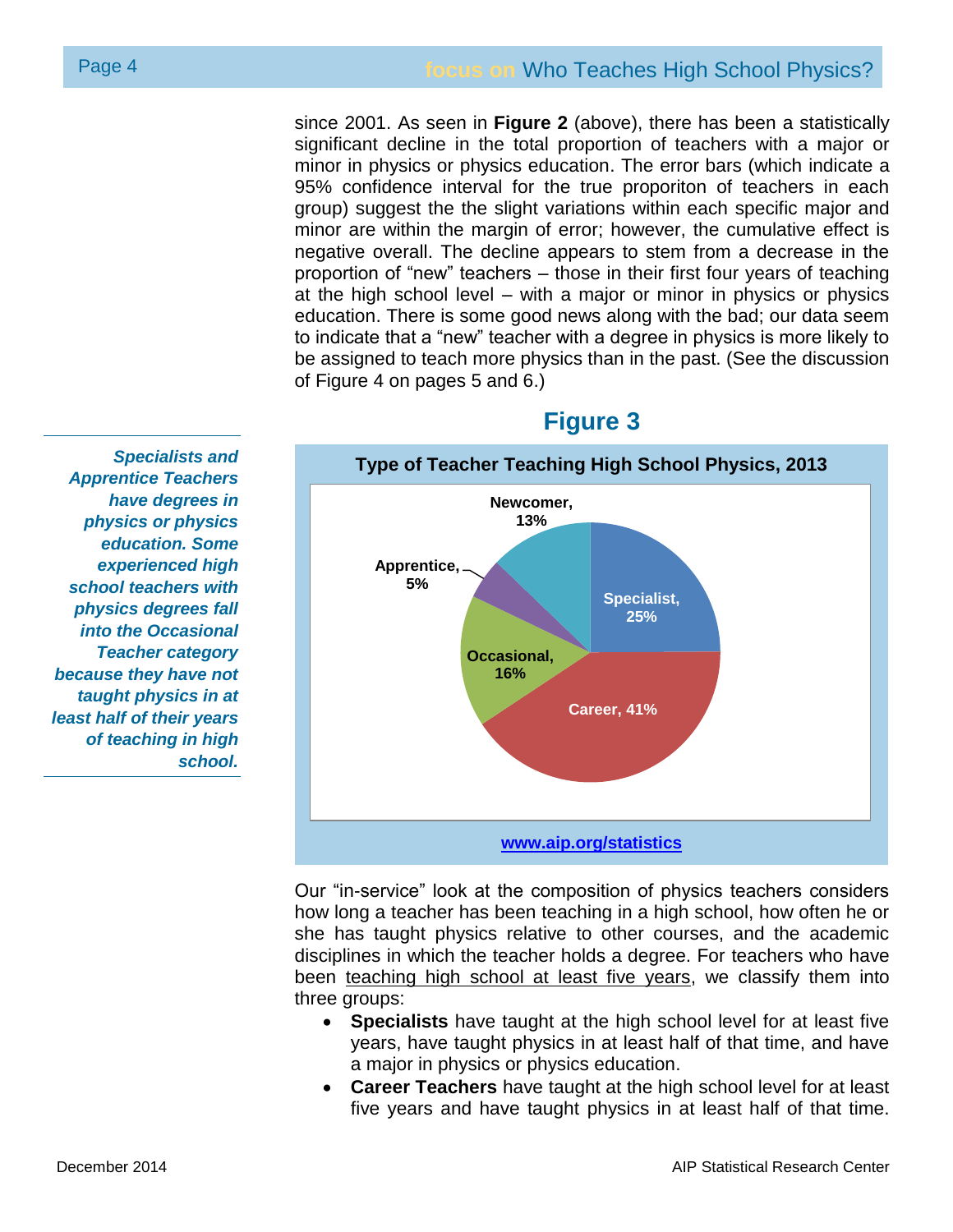Some of these teachers have a minor in physics or physics education.

 **Occasional Teachers** have taught at the high school level for at least five years and have taught physics less than half of that time. Some of these teachers have a major or minor in physics or physics education.

We divide the teachers with less than five years of high school teaching experience into two groups by major:

- **Apprentice Teachers** have taught at the high school level less than five years and have a major in physics or physics education.
- **Newcomers** have taught at the high school level less than five years and do not hold a degree in physics or physics education. Some may have a minor in physics or physics education.

**Figure 3** (previous page) shows that Career Teachers comprise the largest fraction of the high school physics teaching corps.



*Teachers with a degree in physics or physics education – Specialists and Apprentice Teachers – are more likely to teach all or mostly physics than teachers without a degree in physics.*

# **Figure 4**

Both Specialists and Apprentice Teachers hold degrees in physics or physics education, but Apprentice Teachers have not taught at the high school level for as long as Specialists. As seen in **Figure 4** (above) almost 70% of the Specialists and slightly more than 60% of the Apprentice Teachers teach all or mostly physics. At least 40% of the teachers in every other group – Career Teachers, Occasional Teachers, and Newcomers – teach most of their courses in other subjects.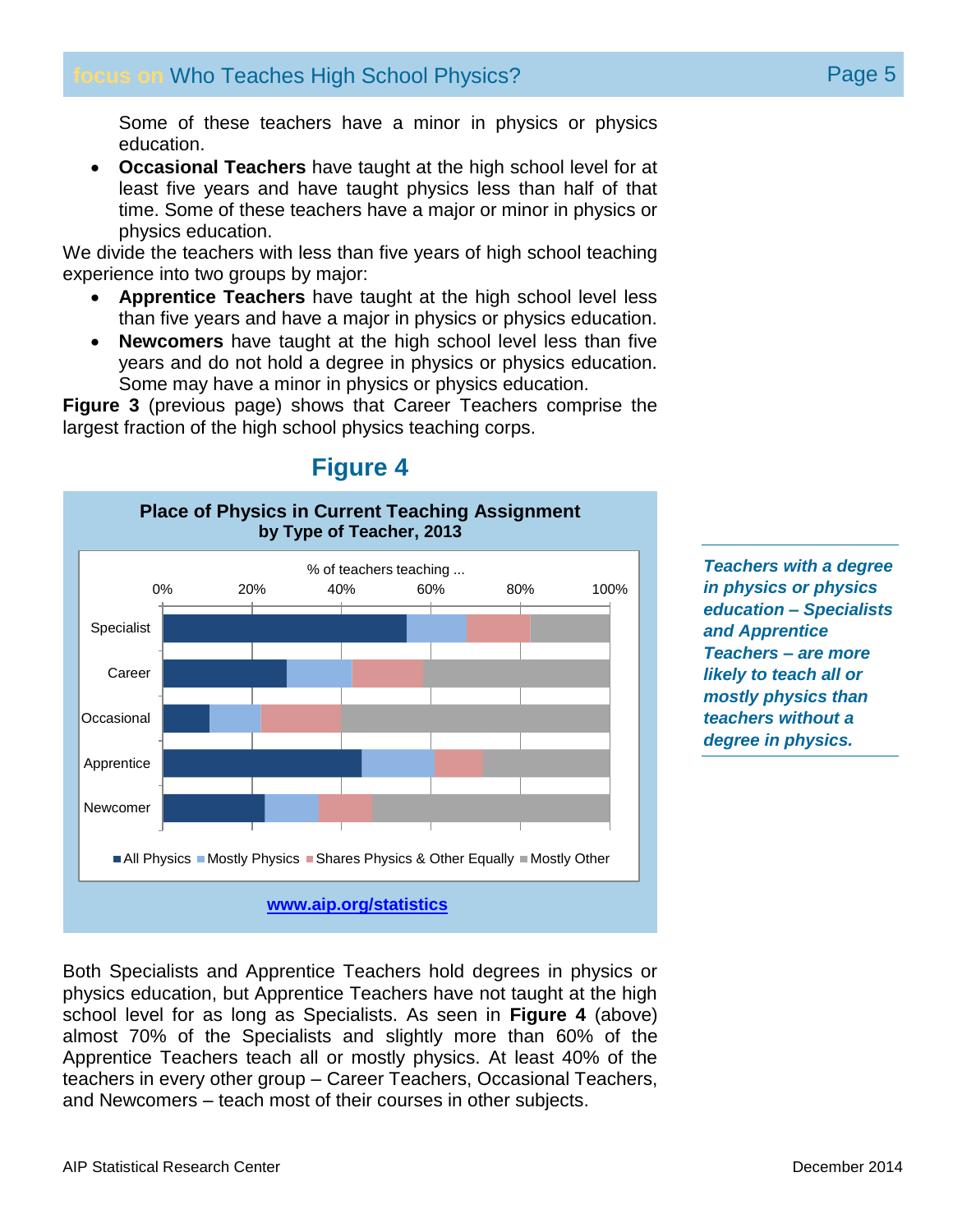Some have suggested that new teachers with a degree in physics are less likely to be assigned to teach physics than experienced teachers with no physics degree. For example, Ingersoll, using data from 1993- 94, found that out-of-field teaching is a "common" practice where "teachers are assigned by school principals to teach classes in subjects that do not match their training."<sup>2</sup> However, the contrast between what Ingersoll found happening twenty years ago and these results appears to be good news: the data suggest that teachers with a degree in physics are more likely to be assigned to teach physics than those without a degree – whether they are experienced or new teachers.

In a forthcoming report, we take a closer look at the specific classes taught by teachers in each of these groups – both the types of physics classes and the other subjects taught in addition to physics. See *focus on What High School Physics Teachers Teach*.

In addition to considering the *proportion* of teachers in each category, it is sometimes useful to consider the *number* of teachers that comprise those groups. **Figure 5** shows the numbers of teachers in each group and the place of physics in their teaching assignments. This view helps put the data into a different perspective. Among the total number of teachers teaching all or mostly physics, the overwhelming majority are either Specialists or Career Teachers.

<sup>&</sup>lt;sup>2</sup> Ingersoll, R.M. "Why some schools have more underqualified teachers than others," (2004) [http://www.gse.upenn.edu/pdf/rmi/BPEP-RMI-2004.pdf,](http://www.gse.upenn.edu/pdf/rmi/BPEP-RMI-2004.pdf) accessed November 24, 2014.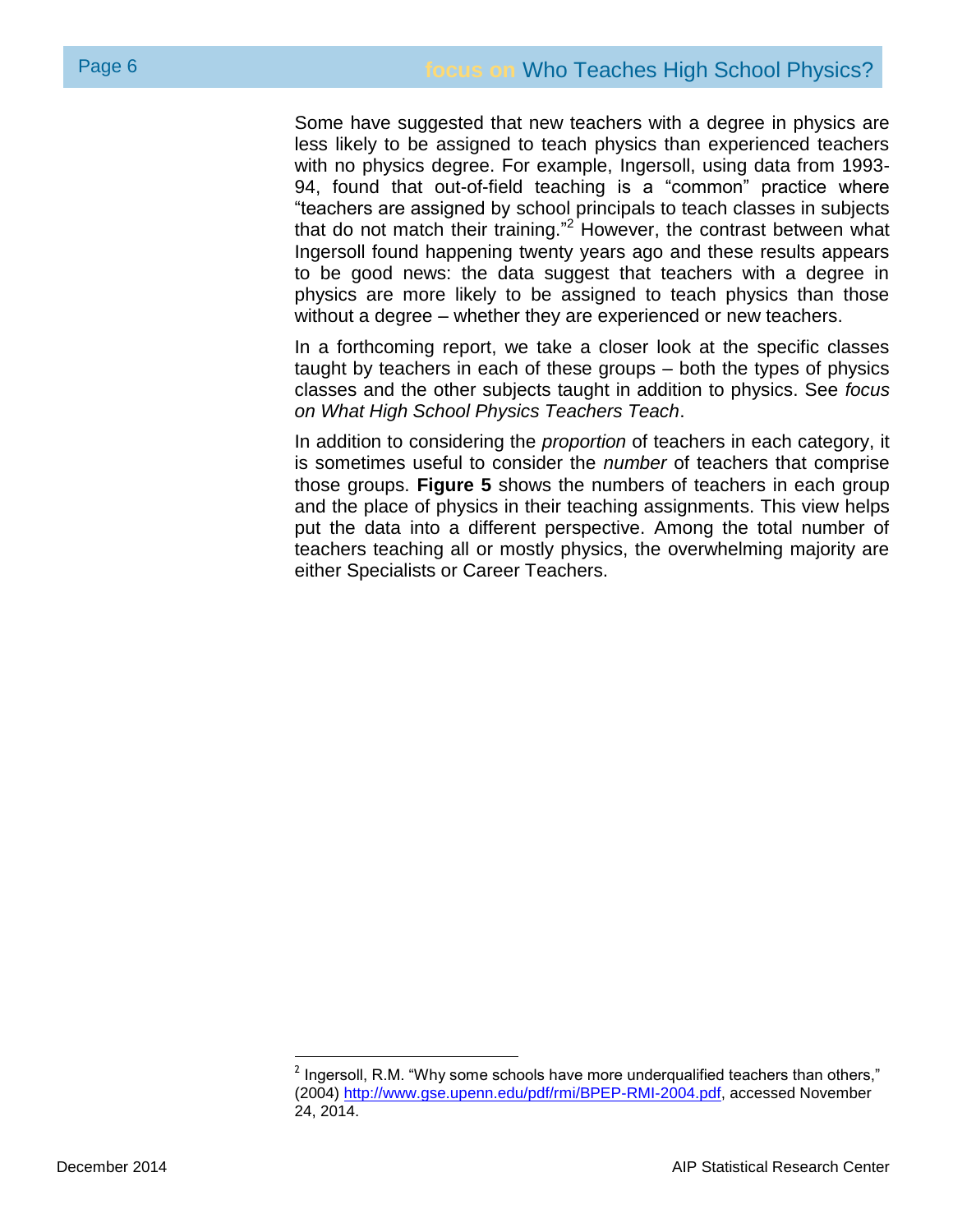### **Figure 5**



*Among the total number of teachers teaching all or mostly physics, the overwhelming majority are either Specialists or Career Teachers.*

# **Physics in Hawaiian High Schools**

For the first time in the history of our study, the Superintendent of Schools for the State of Hawaii refused to allow us to contact schools in Hawaii. Thus, the data in this report covers all high schools – both public and private – in every state in the US except Hawaii. Hawaii public schools account for less than one-half of one percent (<0.5%) of graduates from US public schools; likewise, schools in Hawaii account for less than one percent (<1%) of graduates from private schools. The exclusion of these schools is unfortunate, but should not significantly affect the national results.

# **Survey Methodology**

This study is based on a sample of one sixth of the public and private high schools in the US. Data collection for this round began in the fall of 2012. Although in past years we began the study by surveying all of the schools in our sample, we changed our methodology this round in order to lower the burden on high schools in our sample, many of which are already heavily surveyed. We began with web searches for each of the 3,858 schools in our sample. If we could identify a physics teacher at the school, we collected the contact information for that teacher. If not, we collected contact information for the principal or science chair. We